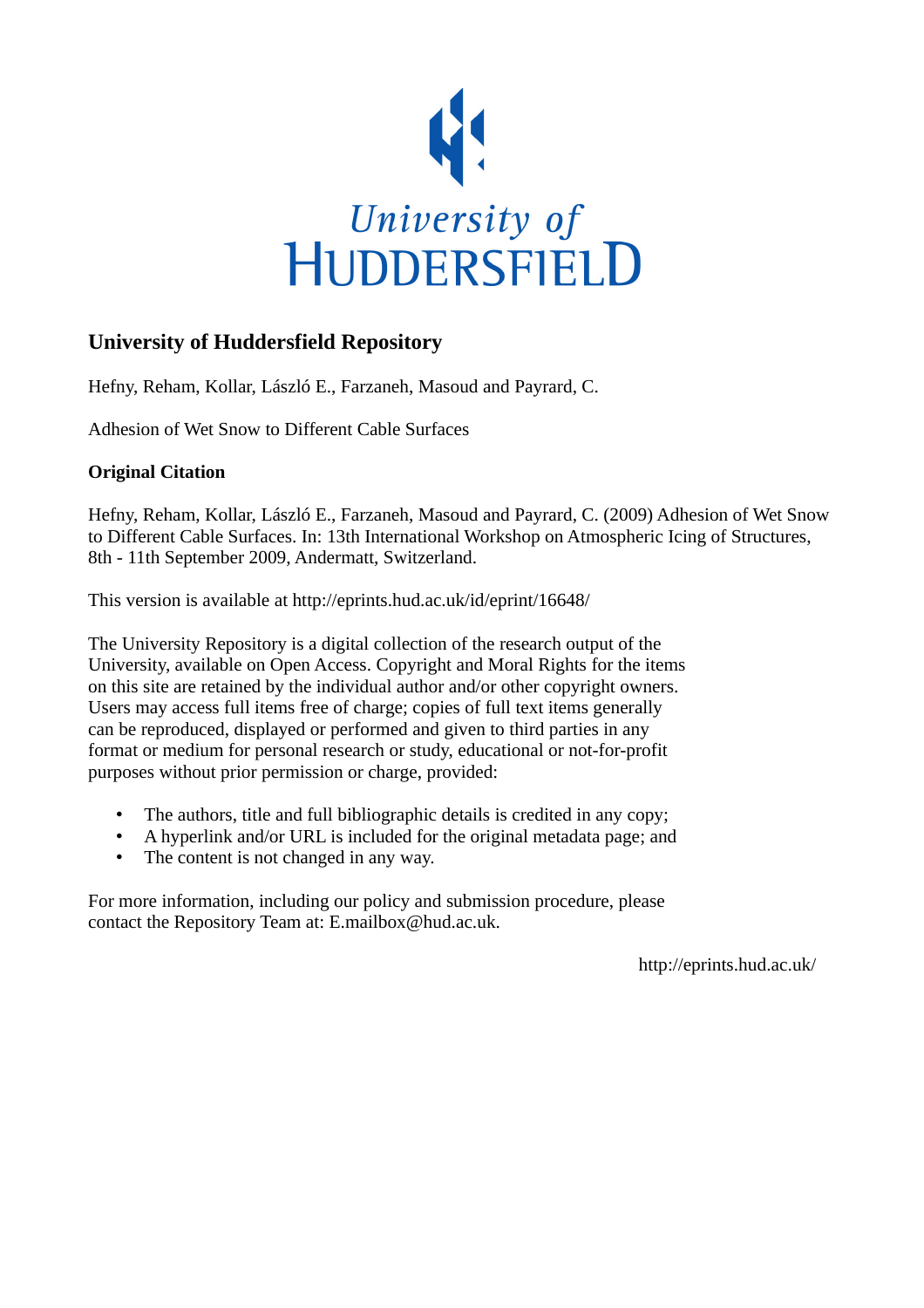# Adhesion of Wet Snow to Different Cable Surfaces

R. Hefny<sup>1</sup>, L. E. Kollár<sup>1</sup>, M. Farzaneh<sup>1</sup>, C. Peyrard<sup>2</sup>

<sup>1</sup>NSERC / Hydro-Quebec / UQAC Industrial Chair on Atmospheric Icing of Power Network Equipment (CIGELE) and Canada Research Chair on Engineering

of Power Network Atmospheric Icing (INGIVRE) http://www.cigele.ca

at Université du Québec à Chicoutimi, Qc, Canada,

<sup>2</sup>Électricité de France (EDF), Recherche & Développement, Clamart, France

*Abstract*—**Cohesion of snow and its adhesion to cable surfaces are the decisive factors for wet-snow shedding from power-line cables. Knowing the adhesive strength of snow is essential to predict when snow will shed and what consequences it will have on the elements of the transmission line. It also appears to be a basic input for simulating wet-snow shedding. Snow adhesion depends on several parameters, among which snow liquid water content and density, and cable surface geometry were examined experimentally. In particular, the adhesion of wet-snow samples to flat surfaces of different roughness, and to stranded cable surfaces was examined in this study. Two series of experiments were conducted to measure shear adhesive strength as well as tensile adhesive strength of snow. Shear adhesive strength was measured with a centrifuge adhesion test device where a snow sample was placed on a beam, which was then rotated with increasing angular frequency until detachment, the angular frequency at detachment being proportional with shear adhesive force and strength. The tensile adhesive tests were carried out with a material test machine on a semi-spherical snow sample. The sample was compressed slowly at a constant speed until it reached a predefined compressive force limit, and then a tensile load was applied until the detachment of snow. The main observations showed that adhesion was strongest for a critical value of liquid water content, that shear adhesive strength was greatest on stranded cable surfaces, and that tensile adhesive strength was weaker on stranded than on flat cable surfaces.** 

#### I. NOMENCLATURE

| $F_c$    | centrifugal force         | (N)                 |
|----------|---------------------------|---------------------|
| r        | radius of the beam        | (m)                 |
| m        | snow mass                 | (kg)                |
| $\omega$ | angular velocity          | (rad/s)             |
| D        | plate diameter            | (m)                 |
| S        | tensile adhesive strength | (N/m <sup>2</sup> ) |
| F,       | tensile force             | (N)                 |
| Α        | contact area              | (m <sup>2</sup> )   |

#### II. INTRODUCTION

# *A. Problem*

Wet snow containing free water accretes and adheres easily to cables and conductors, and may cause easily to cables and conductors, and may cause problems to the transportation and distribution of electricity. Thus, the need for reliable transmission promotes the importance of snow adhesion studies.

Snow accretion grows on overhead wires due to the adhesive force between the surface of the wire and the snowflakes, and to the cohesive force between the snowflakes themselves. The main mechanisms which are dominant in wet snow are as follows: (a) capillary action due to liquid water

content, and (b) coherent force between ice particles and water formed through the metamorphism of snowflakes [1]. When the wind forces and/or gravitational forces exceed the cohesive and capillary forces, snow sheds from the wire. Studying snow shedding is essential for the transmission line design because it helps to predict how long snow stays on cables causing vertical and /or longitudinal load, and when it sheds.

# *B. Previous Research*

### *1) Snow Shedding*

Field observations of natural wet snow shedding from a cable are rare and not well documented. Shedding occurs following an increase of the snow liquid water content (LWC) governed by the thermal equilibrium of the snow sleeve. The LWC of the snow matrix controls the strength of the capillary forces and promotes contact between ice granules leading to ice bonding [2]. At low LWC, air gaps expand through the microstructure, and water distribution in snow is considered to be in the pendular regime. At higher LWC, however, where free water becomes continuous through the pore space, water distribution in snow is considered to be in the funicular regime. In the pendular regime, wet snow exhibits increasing cohesive strength as its LWC increases, but when the transition to the funicular regime occurs, the cohesive strength of wet snow is reduced with increasing LWC. The exact LWC at which shedding occurs is difficult to predict, as it depends on snow density, air temperature, wind velocity, and snow fall intensity [3]. The range of LWC values reported at the time of shedding varies between 20% and 40% by mass according to [2] and [4] whereas higher values, between 35% and 50%, were observed in [5], [6], [7]. The LWC was expressed as the mass of the liquid water divided by the total mass of wet snow as a percentage (% LWC by mass) in these studies, a practice which is adopted in the present paper.

Snow was observed to shed in-situ at first at the axial growth area, which is close to the towers where cable rotation is prevented [8]. In case of cylindrical sleeve growth, snow sheds partially in segments up to 30 m, and the total partial shedding occurs within 5 to 10 min [5].

During wet snow events, there are successive cycles of accretion and shedding (saw-tooth loading), whose frequency may be increased by Joule heating [9]. It was observed that snow sheds in a random and partial manner from phase conductors, whereas from overhead ground wires snow shed in an unzipping manner causing large oscillations [5]. Random and unzipping shedding may also co-exist, which is known as mixed mode.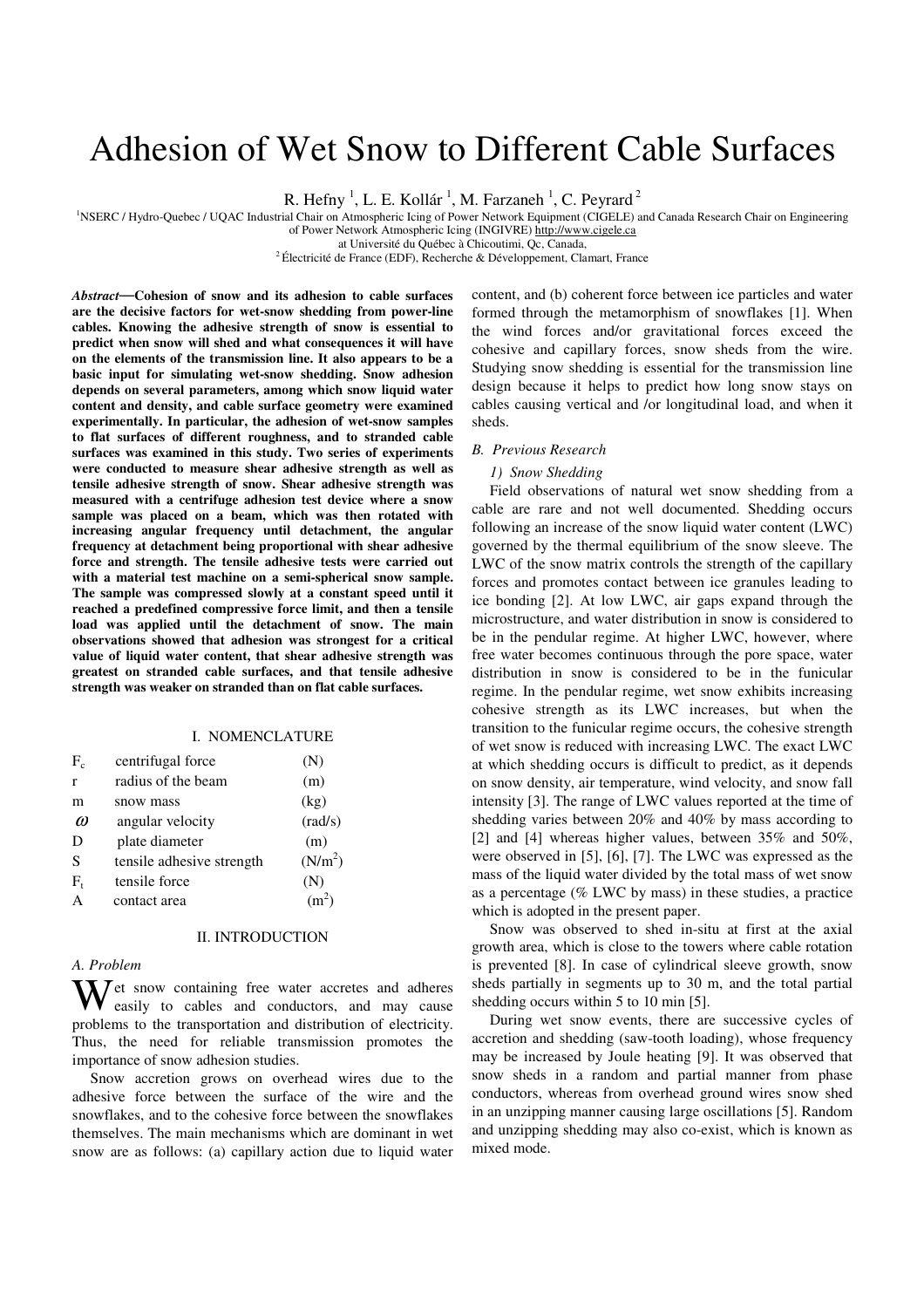Wet snow subjected to overnight freezing is unlikely to shed naturally by solar radiation, but it can shed by sublimation or melting when temperature is above the freezing point of water, as is the case for rime ice and glaze ice [10].

Although the above researchers have studied wet snow shedding and its relation with LWC, they did not examine snow adhesion.

# *2) Tensile Adhesion Tests on Snow*

The compressive strength of snow is very high comparing with its tensile strength, which is about 0.2% of the former. Specimens of polar snow tested at Greenland failed at an average unconfined compressive strength of 302 psi (2.1 MPa) at -25°C, while those tested at Cold Regions Research and Engineering Laboratory (CRREL) failed at 384 psi (2.7 MPa) at  $3^{\circ}$ C to  $5^{\circ}$ C warmer temperature [11]. Thus, the tensile strength is a dominant parameter for assessing the failure of snow. The main factors that affect tensile strength are snow temperature, density, and microstructure parameters [12]. The tensile adhesive force of wet snow was measured using a material test system (MTS) machine [13], and the highest tensile adhesion strength was observed when the free water content of snow was around 12-16%. Wakahama et *al*. [13] also studied snow adhesion to different materials like aluminium, teflon, glass, vinyl, and rubber, but did not change the surface roughness.

A conventional technique to measure the tensile strength of snow was used, while the centrifugal technique was examined and its capabilities were shown in [12]. Ballard and Feldt studied the tensile strength also using centrifuge on agehardened snow [14] whereas Keeler and Weeks [15] conducted the same centrifugal experiments on fine grained snow. Sommerfeld [16] determined the maximum strength envelope for snow as a function of density. Keeler [17] also presented centrifugal tensile experiments on natural snow, while field experiments using large sample sizes were carried out by McClung [18].

The tensile strength of snow is significantly lower than that of ice, with an average of 1.43 MPa in a temperature range from  $-10^{\circ}$ C to  $-20^{\circ}$ C, and it increases with snow density [18], [19]. It was observed that the tensile strength ratio of snow to ice was proportional to the cube of the density ratio of snow to ice.

## *3) Shear Adhesion Tests on Snow*

Many investigations have reported the shear strength of alpine snow, using in-situ shear frame, in-situ shear vanes, and laboratory shear apparatus [20]. These studies found that shear strength was associated with snow density rather than snow temperature or grain size. Mellor [21] studied the relation between snow density and shear strength for only dry bonded snow, and he mentioned that snow shear strength increased with the increase of snow density.

# *4) The relation between tensile strength and shear strength*

Earlier studies by Keeler and Mellor [20], [21] discovered that the ratio of tensile strength to shear strength usually exceeded 5. This ratio is very high, since the tensile strength does not exceed twice the shear strength for most other materials. The reason of this extraordinarily high ratio is that

the shear frame and vane tests significantly underestimate the shear strength as reported by McClung [18]. Roch [22] tested alpine snow in tension and shear using large samples of comparable dimensions, and he found that the relation between tensile strength and shear strength was close to 2.

The main objective of this study is to determine wet snow adhesion to cables depending on snow characteristics and cable surface. The shear adhesive strength is measured by a centrifugal machine, and the tensile adhesive strength is obtained by applying MTS. These parameters are essential to study because the tensile and shear strengths of snow are significantly smaller than its compressive strength. This study will discuss the effect of cable surface roughness, snow LWC, and snow density on the shear and tensile strength of snow, which will help to predict under what conditions the snow persists on the cable.

#### III. EXPERIMENTAL PROCEDURES

This section describes the two sets of experiments which were carried out in this research: shear experiments using the centrifugal machine and tensile experiments using the material test machine.

### *A. LWC and Density Measurements*

LWC and density were measured in both series of experiments. The LWC was obtained by using a Decagon model EC-5 moisture sensor (see Fig. 1). This sensor provides a reading in voltage, which is based on the dielectric constant of the medium. This voltage is converted into volumetric water content using a calibration curve, and the LWC (% by mass) is obtained by dividing the volumetric water content by the snow density.



Fig. 1. EC-5 probe

The density was measured by using a digital balance, as well as a cylinder for shear tests and a semi-spherical plate for tensile tests, both of them of known volume.

# *B. Surfaces*

In the current shear experiments, four types of surfaces were used: super fine surface (which will be called smooth surface in what follows), rough surfaces which are prepared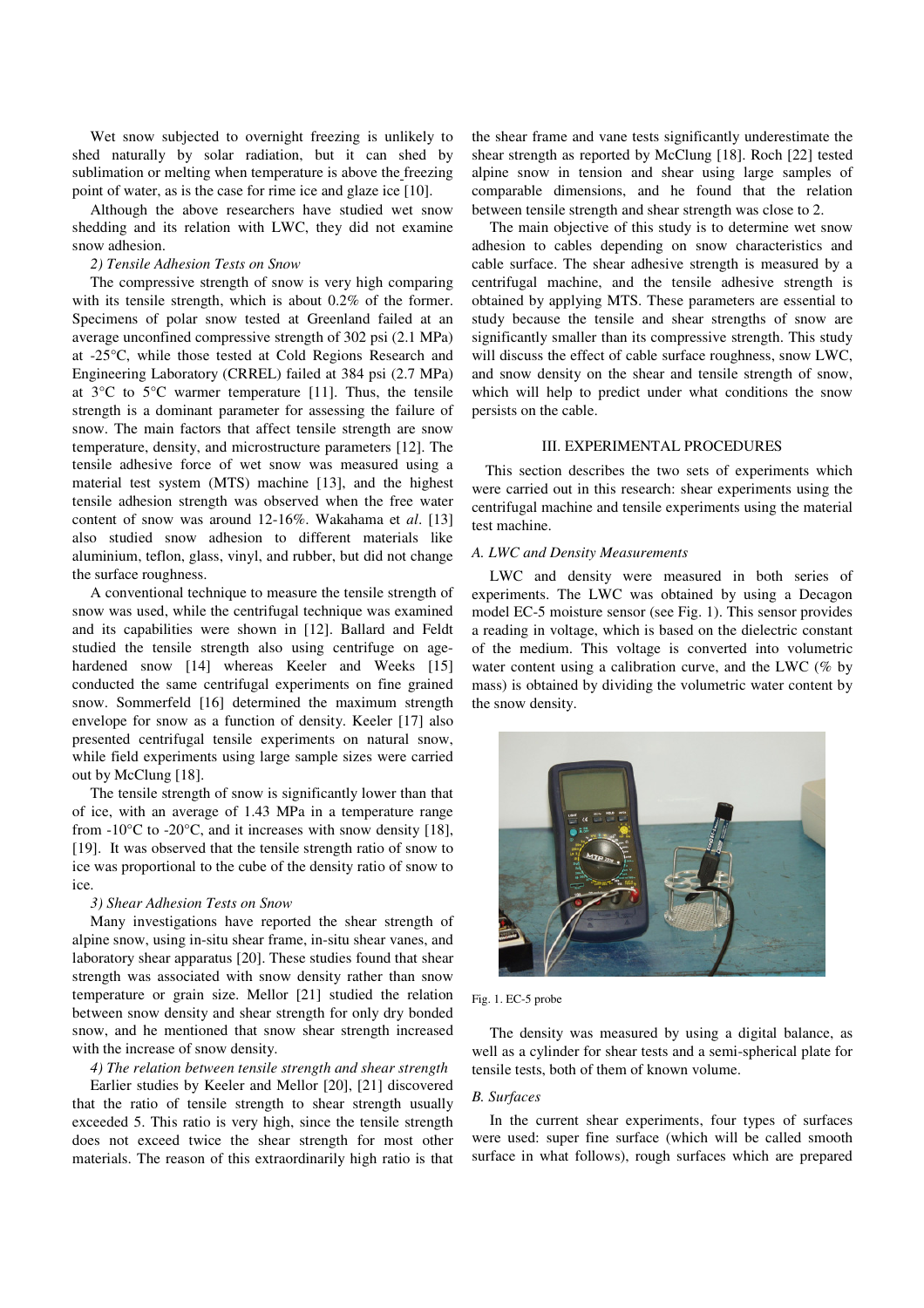with sandpaper No. 100, and No. 50, and a surface for simulating a stranded cable surface, whereas only three types were used for tensile experiments: smooth surface, rough surface No 50, and stranded surface. Figure 2 shows beam surfaces used in shear tests and plate surfaces used in tensile tests. The surfaces prepared with sandpaper may be described as follows [23]:

- CAMI Grit designation: No. 50 (coarse surface) = average particle diameter 348 µm.
- CAMI Grit designation: No. 100 (fine surface) = average particle diameter 140 µm.
- CAMI Grit designation: No. 400 (super fine surface) = average particle diameter 23 µm.

Stranded cable surface is prepared by using a milling machine resulting in a roughness height (simulates the fiber radius of the stranded surface) of 0.06632 inch (1.68mm) on plates or beams [24].



Fig. 2. Beams and plates with different roughness

# *C. Shear adhesion tests*

#### *1) Sample preparation*

The following equipment was used in preparing samples for the shear experiments: (i) aluminium beams (140x32x1.5 mm) with different roughness, as shown in Figure 2, and (ii) wet snow mold which can be used in general to simulate wet snow accreted around cables. In the current experiments this mold was used to compress wet snow sample upon the extremity of aluminium beams, for using in centrifuge machine. This method is used in order to achieve the shear adhesive force of accreted snow. The dry snow was stored in a cold room at temperature above 0°C for 30 min or longer in order to obtain wet snow with LWC between 5% and 45%. The obtained wet snow is laid in a semi-cylindrical mold and compacted evenly. Once the bottom half of the sleeve was formed, two beams were used at the sides of the mold, while the top half of the sleeve was compacted. The aluminium beams were separated with snow on their surfaces 20 min later. The snow mass on each beam was  $10 \text{ g} \pm 10\%$ . The LWC of the snow in the mold was measured immediately after the end of the test, where the snow in the mold was assumed to have the same LWC as the snow on the beams tested in centrifuge machine.

#### *2) Procedures*

The advantages of the centrifuge adhesion test (CAT) are that wet snow prepared in a cold room under simulated atmospheric conditions can be used, and that the small snow samples allow us to reach homogenous snow. Additionally, this centrifuge test is economic and rapid.

The snow beams are tested using the centrifuge machine in a cold room (see Fig. 3). All the tests were conducted under constant temperature conditions. However, a variation in cold chamber temperature was observed to be  $0 \pm 3$ °C. The beams are rotated with increasing speed from 0 to a maximum, and the shear force is obtained from the angular velocity of rotation when the snow is detached from the beam as follows:

 $F_c = m r \omega^2$  (1)



Fig. 3. The centrifuge machine

#### *D. Tensile Adhesion Tests*

#### *1) Sample preparation*

The dry snow was stored at room temperature for at least 30 min until it became wet. The LWC of snow was varied between 5% and 45%. At the mean time the cold room of the MTS machine was cooled to  $0 \pm 3$ °C. Then, semi-spherical plates with a flattened top ( $D<sub>small</sub> = 70mm$ ,  $D<sub>big</sub> = 165mm$ ) were used for preparing samples for tensile experiments.

# *2) Procedures*

The material test machine (MTS) was used for conducting material tests (tension and compression), which is equipped with as follows: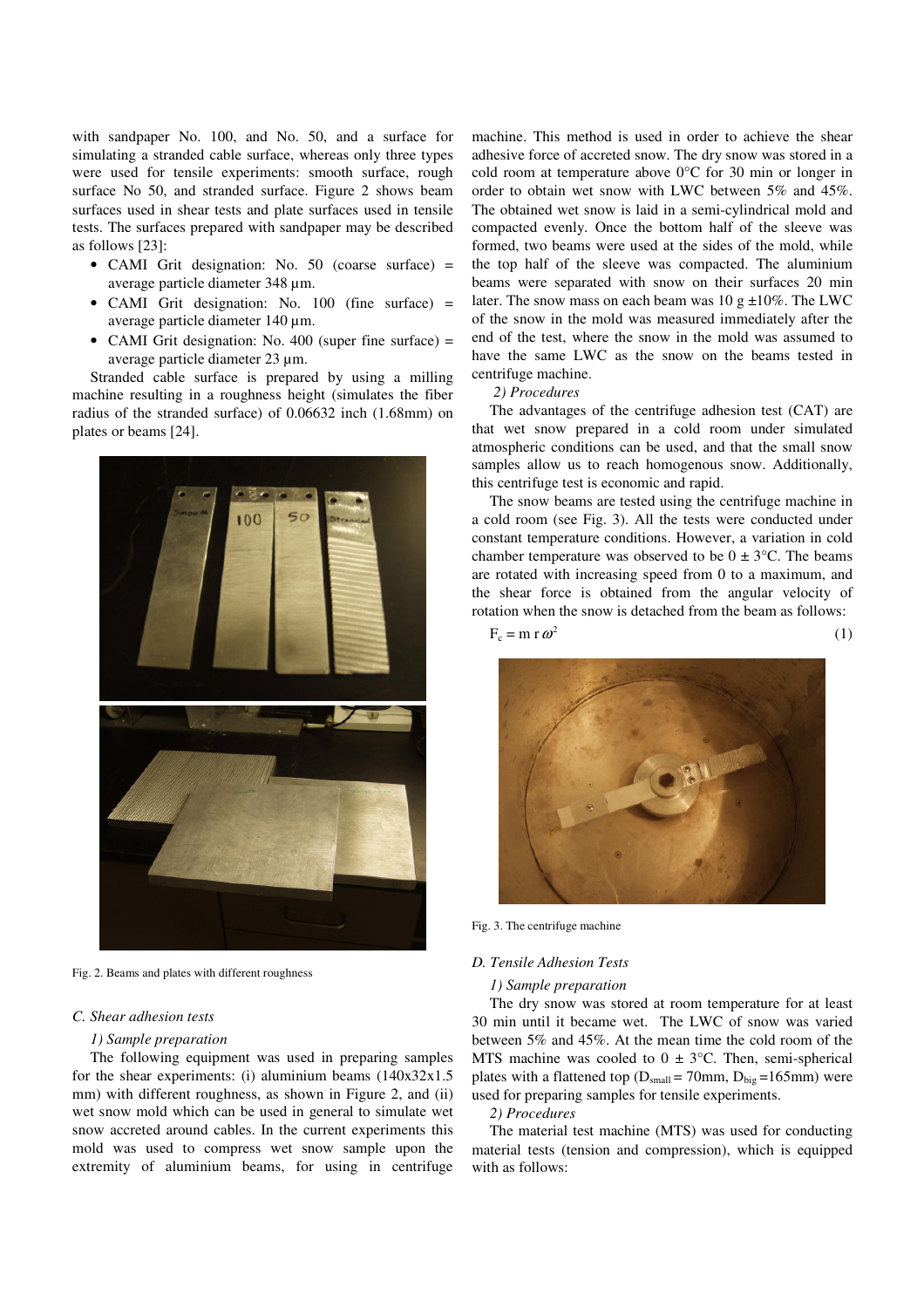- Hydraulic closed loop to perform a controlled low to high strain rate creep test.
- Multi-channel data acquisition system to record the output data.
- Confining hydrostatic pressure chamber up to 20 MPa.
- Cooling chamber with a temperature as low as -40<sup>o</sup>C



Fig.4. The material test machine

The tensile test procedure is based on the recommendations of Wakahama [13]. The semi-spherical snow sample was slowly compressed from the top by a plate, moving downward at a constant speed of 1mm/min. The compressive force is increased with time, and the motor is stopped at the instance when the force reached 80 N. Although the smaller diameter of the snow sample is 70 mm, the diameter of its contact area with the plate increases up to between 75 and 80 mm during compression; thus, the compressive stress is between 16 and 18 KN/m<sup>2</sup>. Then a period of stress relaxation begins, whose duration is selected to be 2:20 min. Finally, an upward motion of the plate is started at the same speed of 1 mm/min. Thus the force is changed from compressive to tensile, and the tensile force increases with time until the plate and the snow sample are separated from each other. The peak of tensile force is recorded at separation. The tensile adhesive strength S is calculated as  $F_t/A$ .

#### *A. Shear Adhesion Tests*

The shear adhesion test results illustrate the relation between shear adhesive strength and snow properties, and also between shear adhesive strength and surface roughness.

More than 180 tests were conducted in order to obtain reliable results; however, average values in each 5% interval for LWC or 100 kg/m<sup>3</sup> for density are presented in the strength – LWC and strength – density graphs. Figure 5 explains the relation between the shear adhesive strength and LWC. It can be observed that the shear strength augments as LWC increases, and then reaches its maximum value at 20 to 25% of LWC for all surfaces. This maximum appears for the highest LWC value for the smooth surface. For higher values of LWC, the shear strength decreases with LWC. It can be concluded from this remark that snow containing a low amount of liquid water has low adhesion to aluminium beams. When free water begins to increase, snow at this stage will be wet and it adheres very strongly. Then snow begins to be transparent and slushy, at this stage it will have low adhesion strength, which goes gradually to zero. With a moderate value of LWC the cylindrical snow sleeve can develop, which cannot be broken easily by vibrations. However, with a very high value of LWC the snow sleeve flows like a viscous liquid, or breaks under gravity effect. The surface roughness also has a very significant effect on adhesive shear strength. The greater the roughness, the greater is the adhesion.

Figure 6 represents the relation between density and shear adhesive strength of wet snow. In general wet snow has a wide range of densities which ranges from 0.1 to 0.9  $g/cm<sup>3</sup>$  [13]. It can be observed that the shear strength increases with density up to a density value ranging from  $0.4$  to  $0.5$  g/cm<sup>3</sup>. After that, the shear strength decreases at higher values of density. Since snow samples with LWC in the range of 20 to 25% have densities in the range from 0.4 to 0.5  $g/cm<sup>3</sup>$  (see Fig.7), this result may be explained by the same reasoning as that presented in the previous paragraph. Furthermore it can be



Fig. 5. Relation between LWC and shear adhesive strength for wet snow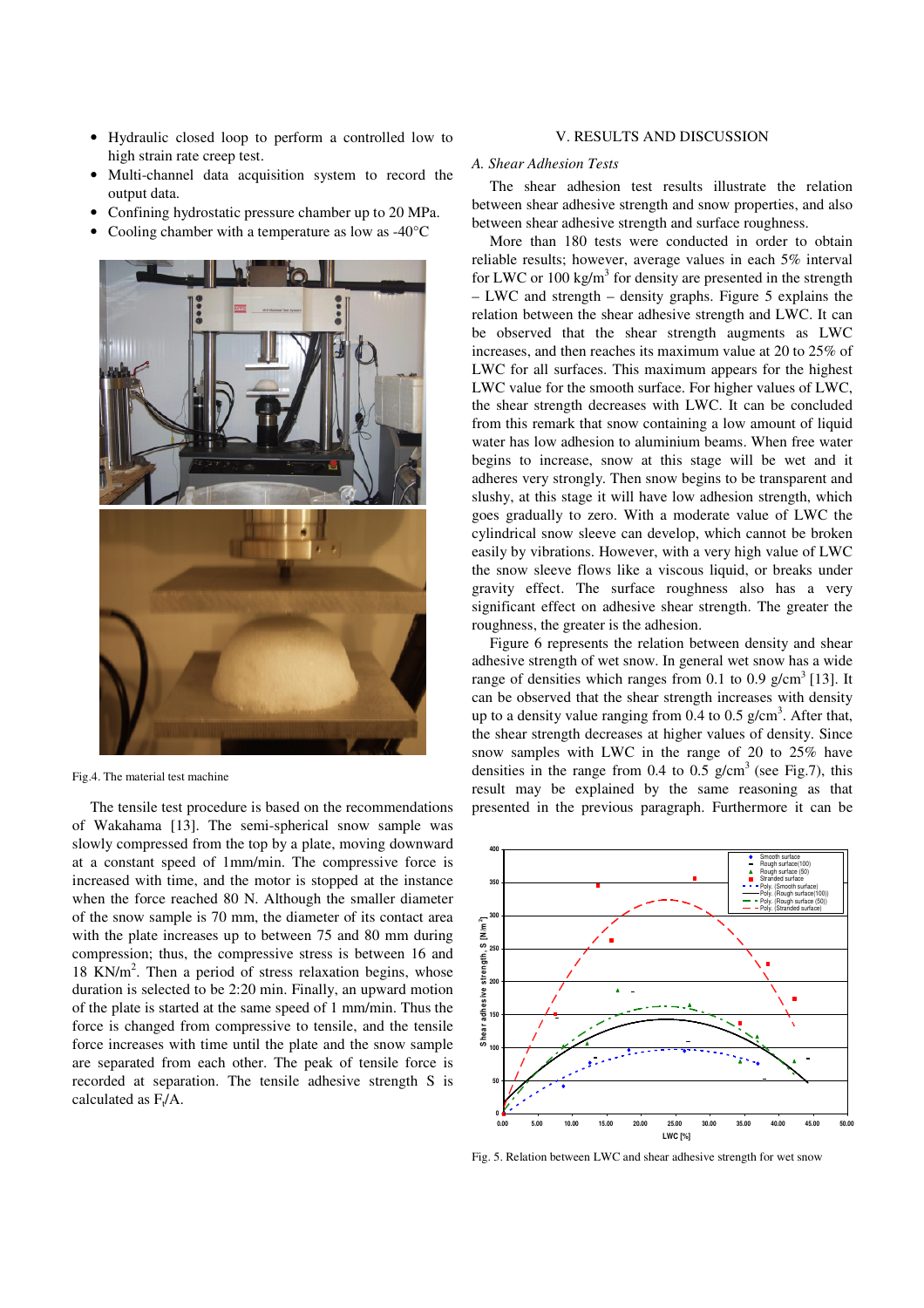

Fig. 6. Relation between density and shear adhesive strength for wet snow



Fig. 7. Relation between LWC and density of wet snow samples

viewed that the shear adhesive strength of snow is greater on stranded beams than on rough surfaces prepared with sandpaper No. 100 or 50, which are very close to each other.

#### *B. Tensile Adhesion Tests*

#### *1) Test Results*

Similarly to the presentation of shear adhesion tests, average values in each 5% interval for LWC or 100 kg/m<sup>3</sup> for density are plotted in the graphs. Figure 8 describes the relation between tensile adhesive strength and LWC. It can be noticed that tensile adhesive strength is high comparing with shear strength; it is about 10 times greater. The strength increases with LWC until a certain range, and it decreases after reaching a maximum. The maximum strength can be found between 22 and 32% of LWC. This tendency may be explained by the smaller contact area between snow particles and cable surface for lower values of LWC. When the LWC increases, the contact area also increases, and correspondingly, the adhesive force and strength will be greater. Furthermore,

the snow grains near the interface are compressed by the initial compression, and when the snow grains are locally densified, the radius of curvature of the concave water becomes smaller, and the strength increases with decreasing curvature. However, when snow contains large amount of water, most of air voids are saturated, which decreases the strength [13].

 Figure 8 also shows that tensile strength for smooth surfaces is greater by a factor of about 2.5 than for stranded surfaces, and it is slightly greater than for rough surfaces prepared with sandpaper no. 50. This result might be obtained due to the fact that the snow particles were compressed greatly on the stranded plates, and some snow stayed in the grooves even after the detachment as shown in Fig. 9. Thus, the real contact area between the plate and the detached snow might be reduced significantly, but the surface of the snow sample was considered in the calculations. Therefore, the tensile stress is underestimated in Fig. 8. However, it is still lower than the stress on the other surfaces, because the tensile force was measured smaller.

Regarding Fig. 10, the tensile strength increases until the density range from  $0.5$  to  $0.8$  g/cm<sup>3</sup>, then it begins to



Fig. 8. Relation between LWC and tensile strength for wet snow



Fig. 9. Snow attachment on the stranded cable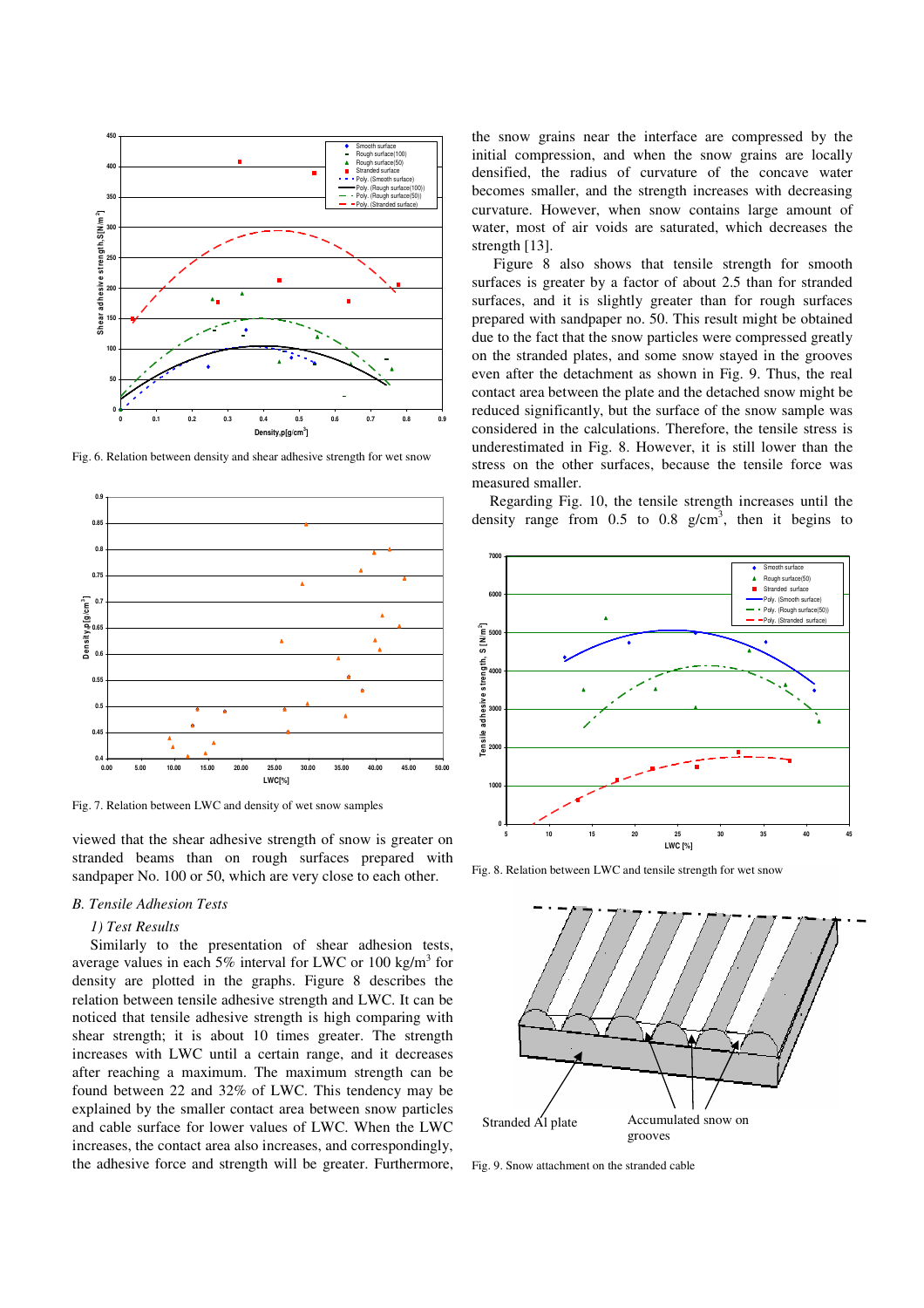decrease similarly to the trend, as explained in the last sections, that at moderate values of LWC or density the maximum values of adhesion can be found. Also it can be noticed in the graph that higher tensile strength was measured on smooth surfaces than on stranded surfaces.



Fig. 10. Relation between density and tensile adhesive strength for wet snow

Figure 11 explains the relation between LWC and density of wet snow. It can be observed that the density of snow increases with its LWC. The values of LWC which give the maximum adhesive forces, which were found between 22% and 32%, correspond to the density values between 0.5 to 0.8  $g/cm<sup>3</sup>$  for tensile tests.



Fig. 11. Relation between LWC and density at tensile for wet snow

#### *2 Comparison to the Former Results*

Results are in agreement with those of other investigators [13] in the sense that the tensile strength for both former and present results increases with LWC until a maximum value, and then decreases with higher values of LWC (see Fig. 12). However, the maximum values of tensile strength have been obtained for different LWC. In former results, the maximum strength was reached in a range from 12 to 16% of LWC, but it lies in the LWC range of 22 to 27% for the present results. One reason of this discrepancy may be that the test procedures were not identical in the two studies. The maximum compression force in the current procedure was chosen to be 80 N, which is greater than the force in the procedure of [13]. This is necessary to obtain a tensile force that is great enough to make the MTS machine sensitive to it. However, the sample size was also greater so that the compressive stresses in the two studies were approximately the same. Additionally, the authors of [13] started the pulling up of the plate after the compression force decreased to its quarter, whereas in the present study the application of tension began at a constant time after the compression was stopped. The time when the compressive load was reduced to its quarter was quite changeable; this is why choosing a constant time was found to be more pertinent considering the loading conditions.



Fig. 12. Comparison between former and recent results; relation between LWC and tensile adhesive strength for smooth surface

# V. CONCLUSIONS AND RECOMMENDATIONS

Shear and tensile adhesion of snow to cable surfaces was studied experimentally. The adhesive strength was determined as a function of snow characteristics, particularly liquid water content and density, and of roughness of cable surface. The following conclusions can be drawn from the obtained results:

- The greater the roughness, the greater the shear adhesion, however, the opposite is observed for tensile adhesion.
- The shear force or the shear strength increases as the LWC increases, reaching its maximum at 20 to 25% of LWC, followed by decreasing at higher values of LWC.
- The shear strength also increases as density increases, up to density values ranging between 0.4 to 0.5  $g/cm^3$ ; after that the shear strength decreases at higher values of density.